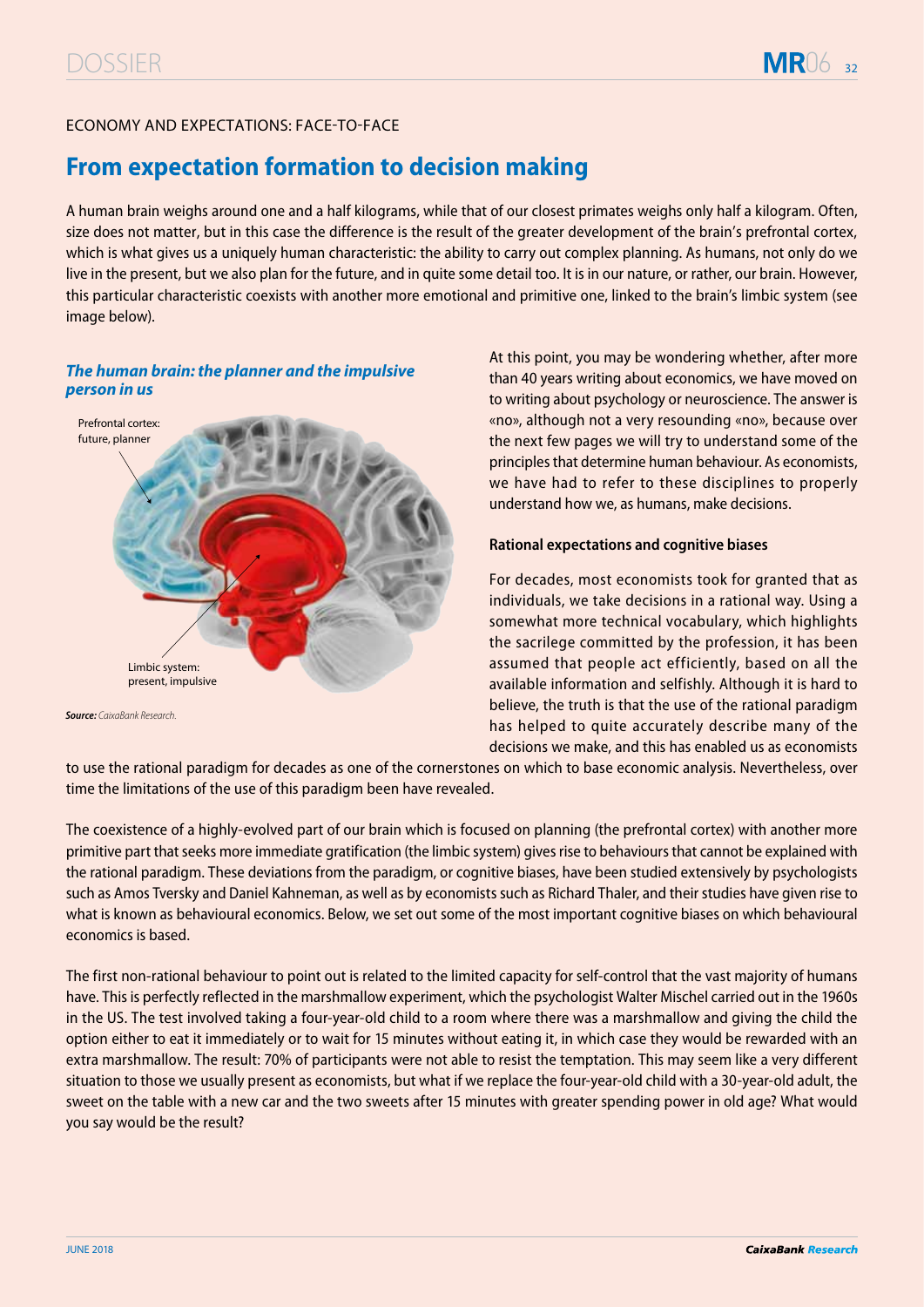Beyond the self-control problems, there are other cognitive peculiarities that will no doubt be very familiar to you, since we all suffer them to a greater or lesser extent. One of them is the aversion to loss, a very common trait. Kahneman and Tversky show us this trait with a simple exercise: if someone proposed to toss a coin and, if it were heads, you had to pay 100 euros, how many euros would you need to obtain if it were tails for you to be willing to play? Most of us would ask for more than 200 euros, since we feel the loss stronger than we feel the gain.<sup>1</sup> This disparate assessment of gains and losses gives rise to behaviours that are very different to those we would observe if we behaved rationally, and we can frequently see them in the financial markets, for example.

The simplification of complex decisions in simpler problems also tends to result in different behaviours to those we would observe if we acted rationally. Daniel Read, George Loewenstein and Matthew Rabin coined the term «narrow bracketing» to describe this way of behaving. For example, Richard Thaler argues that we often classify our money into different accounts, or mental categories, in order to simplify our financial decisions (mental accounting, as he calls it). He points out that we sometimes use this compartmentalisation as a self-control mechanism to deal with the «impulsive and live for the present» person in us, who wants to consume more than we can afford, and the «future planner» in us.

Finally, over-investment behaviour fit perfectly with our confirmation bias, which drives us to seek out information that confirms our way of thinking, and with our confidence bias, as a result of our excessive belief in our own abilities when it comes to making future projections.

Although the list of cognitive limitations is longer, those outlined here provide a good sample of the ones that are most common and are generally more detrimental to our financial decisions. How much we consume, save, work or what we invest in is subject to these limitations. As such, the design and implementation of public policies must take these biases into account.

#### **Making consumption, savings and work-related decisions**

Looking in more detail at the economic level, and as we mentioned at the beginning, most economic models assume that we make decisions rationally. One of the areas in which this assumption has caused the most controversy is in the study of the big savings and consumption decisions we make throughout our lives. According to the life cycle theory of consumption developed by Franco Modigliani and Richard Brumberg, if we acted rationally, we should maintain a highly stable level of consumption over time. To achieve this, we would generally borrow in our youth, save for the rest of our working lives and, finally, reduce our savings during retirement in order to consume.

However, the savings we accumulate during our active lives are often insufficient in order to maintain a stable level of consumption after retirement. In fact, the impulsive person in us tends to outweigh the planner in us, and we sometimes succumb to the temptation to satisfy our desires immediately, just as the marshmallow test demonstrated, rather than increasing our contributions to our pension plan. As they say, «a bird in the hand is worth two in the bush».

Furthermore, much of the economic literature that analyses the savings and consumption decisions of households has been based on the expected utility hypothesis described by Von Neumann and Morgenstern, which assumes that individuals make decisions by evaluating all possible contingencies in a rational manner.

Despite this, our aversion to loss makes us invest a greater proportion of our savings in safe assets than we would if we behaved rationally. That is, our investment portfolios should include assets with a higher expected return, even if they are riskier (see the article «Expectations, inflation and financial markets: an exciting trinomial full of surprises» in this Dossier, for more details). Another consequence of our aversion to loss is the prudence we show before changing jobs or setting up our own business. With rational expectations, we should observe much more mobility in the workforce and the creation of many more new companies, but our bias towards the *status quo* drives us to stay in our current job or to not follow through on that fantastic business idea we have in our head.

1. See D. Kahneman and A. Tversky (1979), «Prospect Theory: An Analysis of Decision Under Risk», Econometrica, vol. 47, 263-291.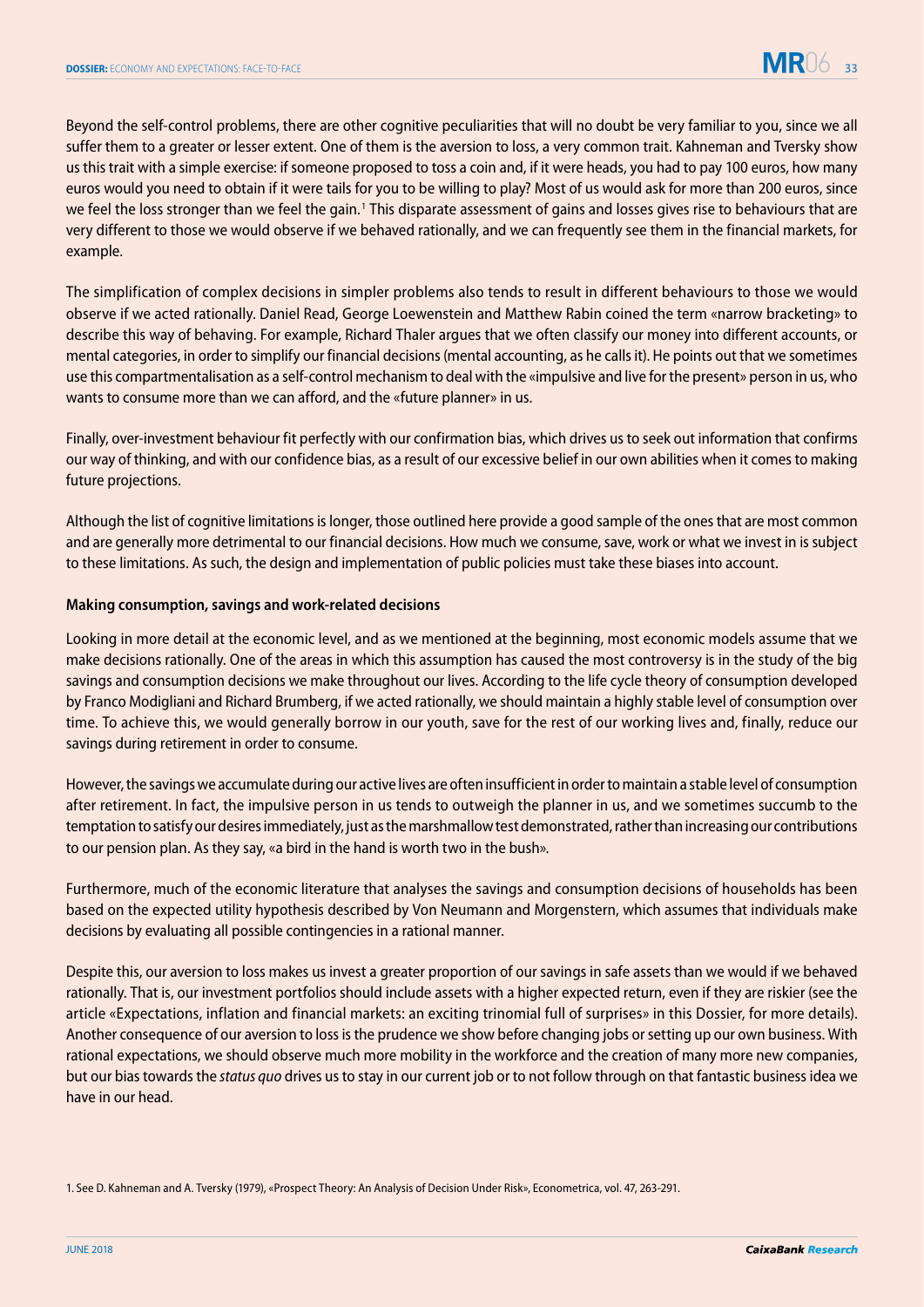In the same way, our bias towards compartmentalisation encourages us to buy on credit and, at the same time, to save in a bank account. This simplification of financial decisions also often leads us to establish a fixed monthly amount of savings, despite the fact that our income and especially our expenditure fluctuate throughout the year, meaning that the optimum amount to save should be different from month to month.

Another example of compartmentalisation or simplification of financial problems is provided by New York taxi drivers.<sup>2</sup> As Thaler and his co-authors pointed out in a well-known article that was published in 1997, many taxi drivers set themselves a daily income target and worked to achieve their goal, regardless of demand. However, if they worked a fixed number of hours each day, with the same number of hours their income would increase by 5%. Furthermore, if they decided to work more hours on days with higher demand and less on quiet days, their monthly income could increase by 10% (with an equal number of hours worked in the month in total). This is why the company Uber, for example, tries to incentivise its drivers to make a more rational decision by increasing prices when there is more demand: in this way, it incentivises drivers to work longer hours when there is higher demand.

#### **Public policies and the «nudge»**

In light of these tendencies, it may be that we sometimes need a «nudge» to make more rational decisions or to not postpone those that we prefer to avoid. This is particularly relevant when it comes to designing public policies: assuming that individuals have rational expectations when, in fact, they do not can lead to policies not having the desired effects. A clear example of this nudge, also referred to as libertarian paternalism by Richard Thaler, is consent by default in organ donation. In countries where explicit consent is required for organ donation, the percentage of donors is very low, whereas if consent is given by default, practically all citizens donate their organs (see first chart). Thaler explains how designing public policies that are minimally invasive but encourage individuals to make more rational decisions can have a very significant impact. This is an increasingly important area in public policy design, particularly in the US and the United Kingdom.

*Organ donation consent rate*



*Source: CaixaBank Research, based on data from Johnson, E. and Goldstein, D. (2003), «Do Defaults SaveLives?».*

Going back to decisions related to saving for old age, a public policy that is often proposed to counteract the low level of savings that can be seen in several developed countries is to increase company pension plans. However, if this type of action were proposed, the way in which it were implemented would be key to its success. If individuals have to check a box to opt in to the plan, the proportion of people who sign up would most likely end up being much lower than if registration were by default (i.e. individuals have to check a box to opt-out). In the US, when the default option was changed to automatic enrolment, the rate of subscription to company pension plans went from 49% to 86% and no decline was noted in savings placed in other types of instruments.3

A somewhat more sophisticated strategy to overcome problems of self-control, but one which is very effective at encouraging people to save for old age, is the «Save More Tomorrow» – or SMarT – programme, designed by Thaler and Shlomo Benartzi. Under this programme, individuals must decide today what portion of the salary increases they might potentially receive in the coming years to allocate to savings. In this way, the decision is easier because it does not involve an immediate reduction in consumption and, when savings are increased, it is more acceptable since it coincides with an increase in salary and occurs

<sup>2.</sup> See C. Camerer *et al.* (1997), «Labor Supply of New York City Cabdrivers: One Day at a Time», The Quarterly Journal of Economics, vol. 112(2), 407-441. 3. See B.C. Madrian and D.F. Shea (2001), «The Power of Suggestion: Inertia in 401 (k) Participation and Savings Behavior», The Quarterly Journal of Economics, vol. 116(4), 1.149-1.187.